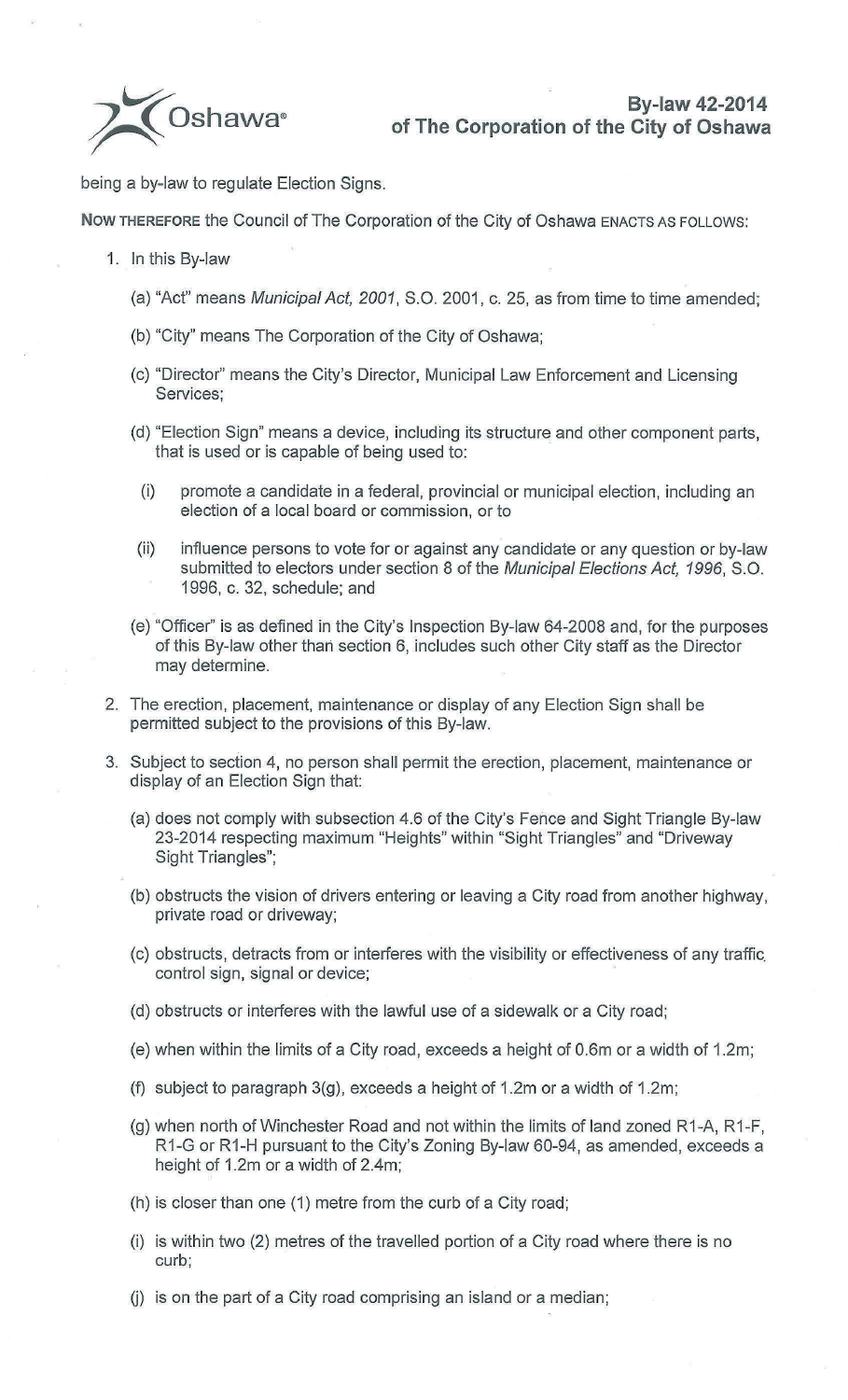- $(k)$  is within twenty (20) metres of a bridge forming part of a City road or that is over a City road;
- (I) is on or in land or premises owned or leased by the City, other than a City road;

(m)is on or within land or premises used as a polling station;

- (n) is within one (1) metre of each property line of land used as a polling station;
- (o) is or could be hazardous to the health or safety of persons;
- (p) for a federal or provincial election, is erected, placed, maintained or displayed before the day on which the writ of the election is issued or after the seventh  $(7<sup>th</sup>)$ day following the day of the election; or that
- (q) for a municipal election, is erected, placed, maintained or displayed before the forty-second  $(42<sup>nd</sup>)$  day prior to the last polling day for the election or after the seventh  $(7<sup>th</sup>)$  day following the last polling day for the election.
- 4. The following are exceptions to certain requirements of section 3:
	- (a) Paragraph 3(e) does not apply to an Election Sign forming part of street furniture lawfully within the limits of a City road where the Election Sign complies with any requirements of the owner of such street furniture.
	- (b) Paragraphs 3(f) and 3(g) do not apply to an Election Sign in respect of which a permit has been issued pursuant to the Building Code Act, 1992, S.O. 1992, c. 23.
	- (c) An Election Sign that is wholly within a building constructed pursuant to the Building Code Act, 1992, S.O. 1992, c. 23 is subject only to paragraphs 3(1), 3(m) and 3(o).
	- (d) An Election Sign comprised of "wrap" affixed to a vehicle is subject only to paragraphs  $3(1)$ ,  $3(m)$ ,  $3(n)$ ,  $3(p)$  and  $3(q)$ .
- 5. An Officer may, without notice or compensation to any person, remove and may store any Election Sign that is erected, placed, maintained or displayed on City property contrary to this By-law.
- 6. Where an Officer is satisfied that a contravention of this by-law has occurred, the Officer may make an order pursuant to section 445 of the Act requiring work to correct the contravention. Service of an order is effective when posted on the property to which the order relates.
- 7. Where an order made pursuant to section 6 is not complied with, the Director may cause work to be done at the expense of the person to whom or to which the order was given pursuant to section 446 of the Act.
- 8. An Election Sign stored pursuant to section 5 may, on or before the seventh  $(7^{th})$  day following the last polling day for the election, be retrieved by the candidate to which the Election Sign refers, subject to administrative conditions established by the Director and posted on the City's website.
- 9. An Officer may, without notice or compensation to any person, dispose of any Election Sign that is not retrieved pursuant to section 8.
- 10.1n the event of conflict between this By-law and
	- (a) a by-law of The Regional Municipality of Durham;
	- (b) a provincial or federal Act or a regulation made under such an Act; or
	- (c) an instrument of a legislative nature, including an order, licence or approval, made or issued under a provincial or federal Act or regulation,